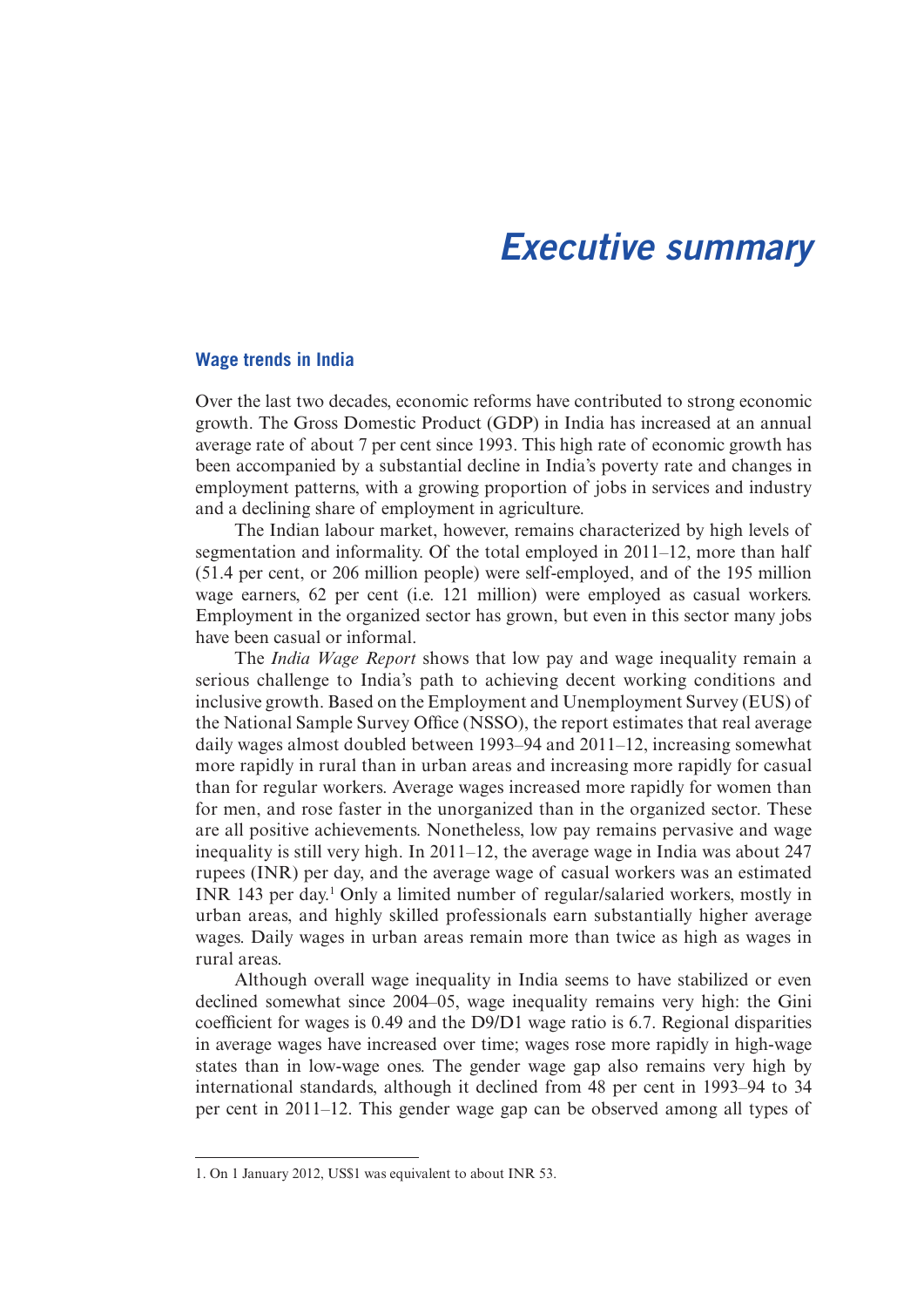workers: regular and casual, urban and rural. Of all worker groups, the average daily wages of casual rural female workers is the lowest (INR 104 per day).

Finally, because average labour productivity (as measured by GDP per worker) increased more rapidly than real average wages, India's labour share has declined. Labour share refers to the proportion of national income which goes into labour compensation, as opposed to capital or landowners. According to one estimate, the labour share declined from 38.5 per cent in 1981 to 35.4 per cent in 2013.

## **Wage policy in India**

Wage levels and distribution of wages are, to a large extent, influenced not only by skills and productivity levels, but also by the role of labour market institutions, particularly minimum wages and collective bargaining. Part II of this report describes these institutions and some of their characteristics.

India's industrial relations system transitioned from a structure of centralized bargaining during the first three decades of planned industrialization to decentralized bargaining, following the partial liberalization of the economy in the mid-1980s. As a result, enterprise or plant-level bargaining has become the dominant level of bargaining in the private sector. Nevertheless, in key industries (banking, ports, oil, and steel) where public employment predominates, national, industry-wide bargaining continues. Union density, defined broadly in Indian data as the percentage of members of trade unions and associations across the total workforce, stood at a relatively low 10.7 per cent in 2011–12, increasing marginally compared to the 1993–94 level. Union density among female workers was half that of male workers. Among non-agricultural workers, union density was 17.7 per cent in 2011–12. It is difficult to gauge the extent of collective bargaining coverage in India, as no reliable estimates are available; nevertheless, it would be fair to assume that it is lower than trade union density rates and concentrated in large enterprises.

These aggregate numbers hide different trends for different groups. Union density among salaried workers has fallen precipitously since 1993–94, by 17.7 percentage points to 28.8 per cent, while it has increased for casual workers and among self-employed workers. There have been some attempts at unionizing worker in the informal economy, especially among home-based workers either to negotiate for minimum wages or to demand for better conditions (brick workers).

India was one of the first developing countries to introduce a minimum wage policy. The Minimum Wages Act adopted in 1948, is considered to be an important piece of labour legislation. It is one of the few protections afforded to both regular and casual workers, and to workers in both the organized and unorganized sectors. However, the minimum wage system is complex, its rates set mainly by state governments for employees working in selected "scheduled" employment. This has resulted in an estimated 1,709 different rates across the country, at times set somewhat arbitrarily, without full consultation with social partners, revised only about every five years, and applicable to an estimated 66 per cent of wage workers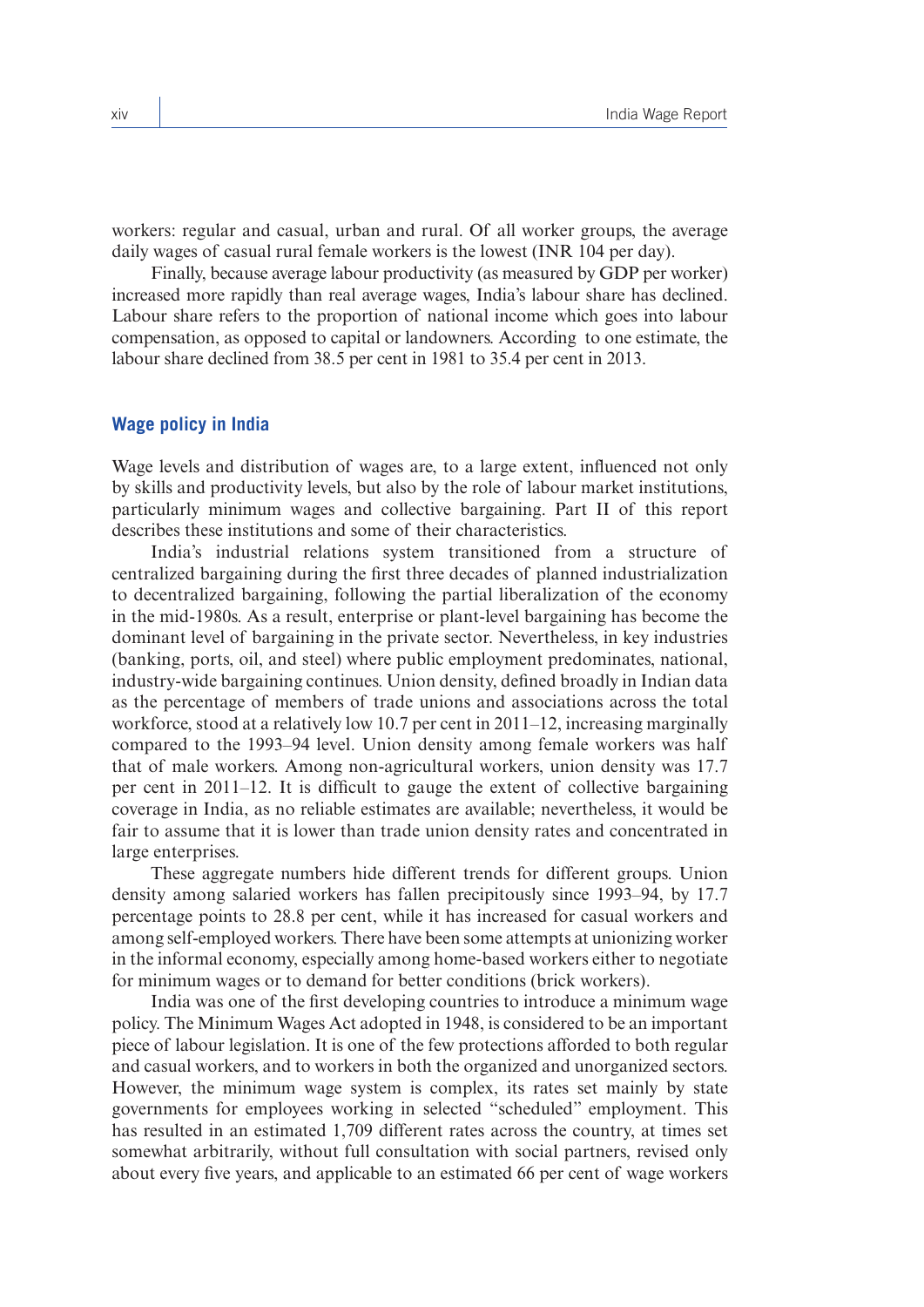(those working in "scheduled" employment). In around 40 per cent of states, the legal scope of the application of minimum wages was below 50 per cent of wage workers.

A national minimum wage floor was introduced in 1991 and was progressively increased up to INR 176 per day in 2017, but it is not legally binding. Moreover, there is a lack of consensus with regard to the methodology used to determine the rate, which has resulted in neither the central nor state governments using it as a floor for determining minimum wages.

Despite this wage floor being nonbinding, one estimate shows that in 2009–10, about 15 per cent of salaried workers and 41 per cent of casual workers earned less than this indicative national minimum wage. Overall, 33 per cent of wage workers (i.e. 62 million workers) were paid less than the indicative national minimum wage, and the rate of low pay was higher among women than among men.

#### **Wage policies for decent work and inclusive growth**

Ensuring decent work and inclusive growth through sustainable wage policies is a widely shared objective across many countries. The Preamble to the ILO Constitution calls for "the provision of an adequate living wage" and the ILO Declaration on Social Justice for a Fair Globalization adopted by the International Labour Conference at its 97th Session in June 2008 calls for wage policies which "ensure a just share of the fruits of progress to all, and a minimum living wage to all in need of such protection". In 2016, the  $G20 - of$  which India is a member – also adopted a call for sustainable wage policy principles, specifically minimum wages and collective bargaining, which ensure that wages grow in tandem with labour productivity and contribute to reducing inequality and promoting inclusive growth. The G20 also agreed on the objective of effective wage policies to address gender wage gaps. The objectives of decent work for all, equal pay for work of equal value and reduced inequality through fiscal, wages and other policies are also identified as key objectives of the United Nations 2030 Agenda for Sustainable Development.

Sustainable wage policies that promote decent work and inclusive growth have several advantages. First, they can contribute to a pattern of sustained and balanced economic growth, which relies on the progressive increase of domestic consumption by lower- and middle-income groups as a key factor in overall aggregate demand. Second, they can contribute to more social cohesion and social mobility, making a broad segment of society feel part of the country's economic success. Third, with less inequality in the labour market there may also be less pressure on redistribution through fiscal measures, which can alleviate demands on the state budgets.

## Minimum wages

There has been a revival of interest in minimum wages in many countries in recent years. Recent literature on the effects of minimum wages shows that if set in a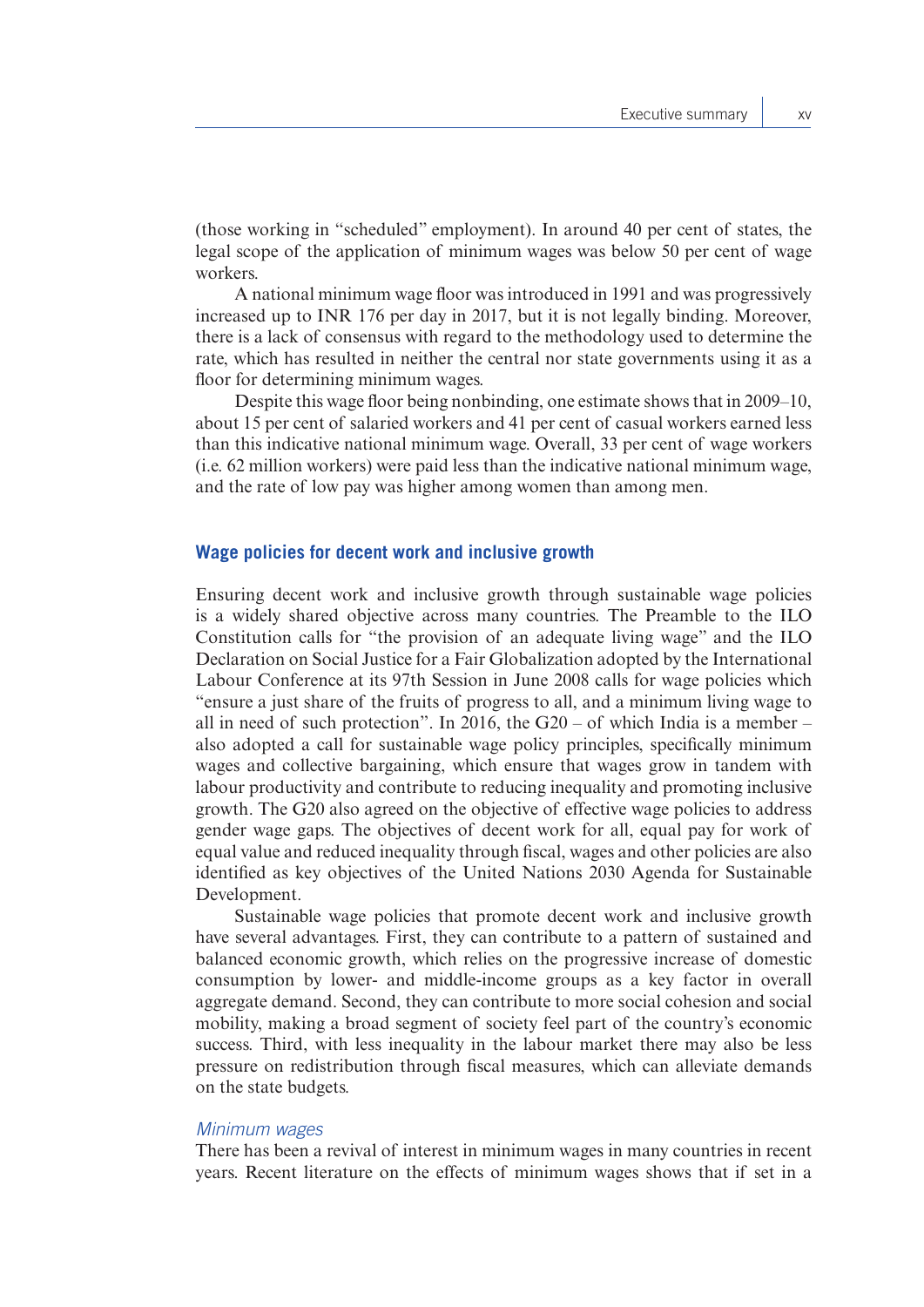carefully balanced way, taking into account both the needs of workers and their families as well as economic factors, minimum wages can support the wages of low-paid workers and reduce wage inequality with no significant negative impact on employment.

There are several possible options to improve the current minimum wage system. These recommendations have been based on a vast body of existing literature and the ILO standards (particularly the Minimum Wage Fixing Convention, 1970, No.131) as well as the conclusions of a capacity-building workshop titled "Towards more effective wage policies in India", jointly organized by V.V. Giri National Labour Institute and the ILO, New Delhi in April 2015 (see Appendix).

These are:

- Extending legal coverage to all workers in an employment relationship.
- Ensuring full consultation and, in so far as possible, the direct participation of social partners on a basis of equality in the establishment and operation of minimum wage systems.
- • Undertaking more regular and evidence-based adjustments.
- Progressively consolidating and simplifying minimum wage structures.
- Taking stronger measures to ensure a more effective application of minimum wage law.

## Collective bargaining

Collective bargaining offers a mechanism for inclusive, coordinated wage setting. Collective agreements on wages can be used to establish minimum standards as well as to set wages above an existing wage floor. It is important to understand how minimum wages and collective bargaining interact. In most countries where a statutory minimum wage exists, minimum wages provide a wage floor for the lowest paid, and collective bargaining can determine higher wage floors or lift wages for those above the minimum. The relationship between statutory minimum wage policies and collective bargaining is thus of particular importance. Minimum wages should not be used as a substitute for collective bargaining. It is thus recommended that the government strengthen the framework for collective bargaining. Tripartite cooperation between government and social partners can play an important role in creating the conditions for effective collective bargaining – at all levels – by ensuring the appropriate framework is in place.

To be more inclusive, the organizational basis for collective labour relations could be strengthened, drawing on new networks and sources of power, including those in the unorganized or informal sector. The Mahatma Gandhi National Rural Employment Guarantee Act (MGNREGA) and the Street Vendors (Protection of Livelihood and Regulation of Street Vending) Act 2014 are interesting initiatives to bring informal sector workers into the realm of legislations. Other efforts could be undertaken to bring the informal economy within the country's legislative framework and into the framework of social dialogue and collective bargaining.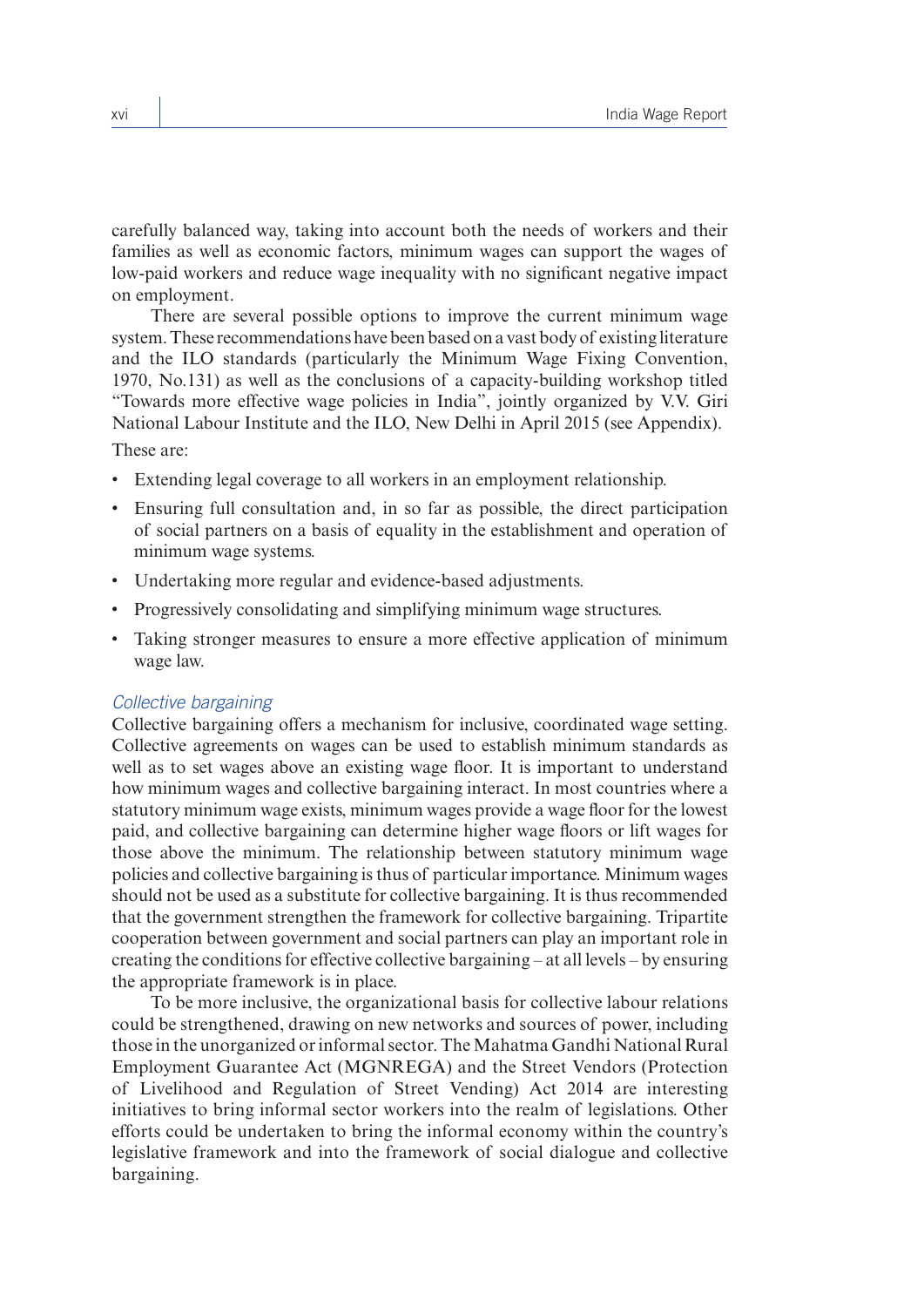## Data collection and analysis

An evidence-based approach to minimum wage fixing, collective bargaining and the development of adequate labour market policies requires regular production of good and reliable national data on employment, wages, productivity and hours worked, based on which policymakers can make informed decisions. In India, such data are not collected on a regular basis; due to this, even in this report the latest data for analysis refers to 2011–12. In this report, we raise for consideration some recommendations on improving coverage and data collection towards a more timely and in-depth empirical analysis, to effectively inform policymakers and social partners. Given the regional variation in levels, disparity and growth in wages there is a need for a more detailed understanding of the working of the labour markets at the state level. This calls for state-specific and comparative studies on wages and for collaborative work between government agencies, academic institutions and expert organizations.

#### Other measures

Many other publications (including various editions of the ILO *Global Wage Report*) have provided more comprehensive sets of policy orientations, which can be considered to address wage inequality. They include (but are not limited to) the following:

*Higher skills and productivity growth for sustainable enterprises*: The ILO's *Conclusions concerning the promotion of sustainable enterprises* (2007) emphasizes the importance of an environment that is conducive to the creation and growth or transformation of enterprises on a sustainable basis. In developing countries, structural transformation from low-productivity to high-productivity sectors may play an important role in achieving higher overall labour productivity. This usually requires and fosters an accumulation of skills, and eventually a growing supply of more educated workers. Governments can facilitate these developments through quality public education, skills-training programmes and job-matching services. A growing supply of higher-skilled workers may also push up the wages of lowskilled workers relative to more skilled workers, and thus reduce inequality.

*Promoting equal pay for work of equal value:* A significant source of wage inequality can be found in exclusion or discrimination against some categories of workers, including women and scheduled castes. To reduce wage gaps, national legislation must provide for the right to equal remuneration for work of equal value<sup>2</sup> and effective access to justice to claim this right. But overcoming unequal pay across groups requires sustained effort at various levels and through a wide range of policy approaches. Equal pay for men and women needs to be promoted through strong policies, including awareness raising, combating gender-based stereotypes about women's roles and aspirations, strengthening polices on maternity leave, and advocacy for better sharing of family responsibilities. Equal pay at the enterprise level also requires job evaluation methods free from gender bias.

<sup>2.</sup> ILO's Equal Remuneration Convention, 1951 (No. 100), represents a widely agreed standard.